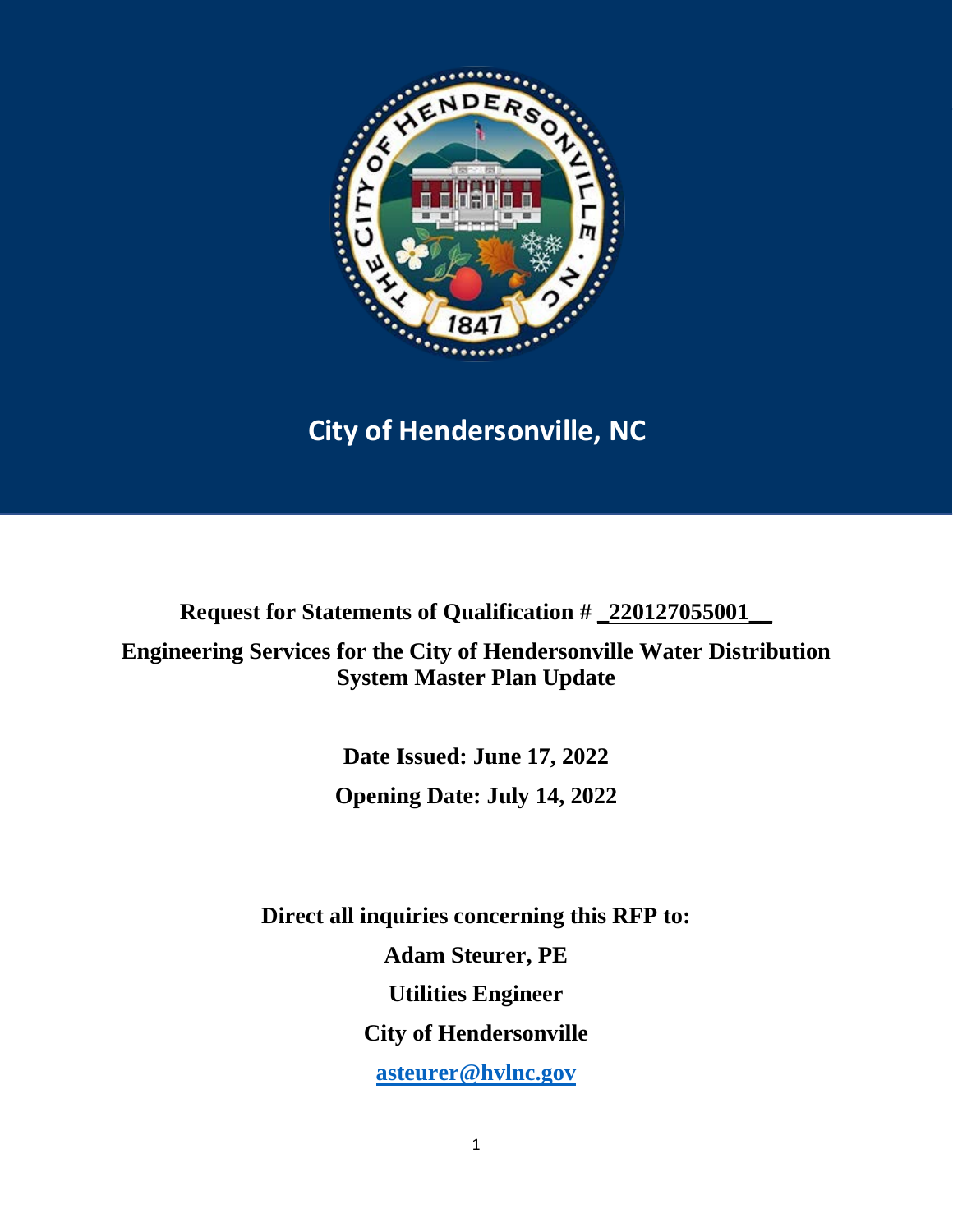

Vendor Name:

### **TABLE OF CONTENTS**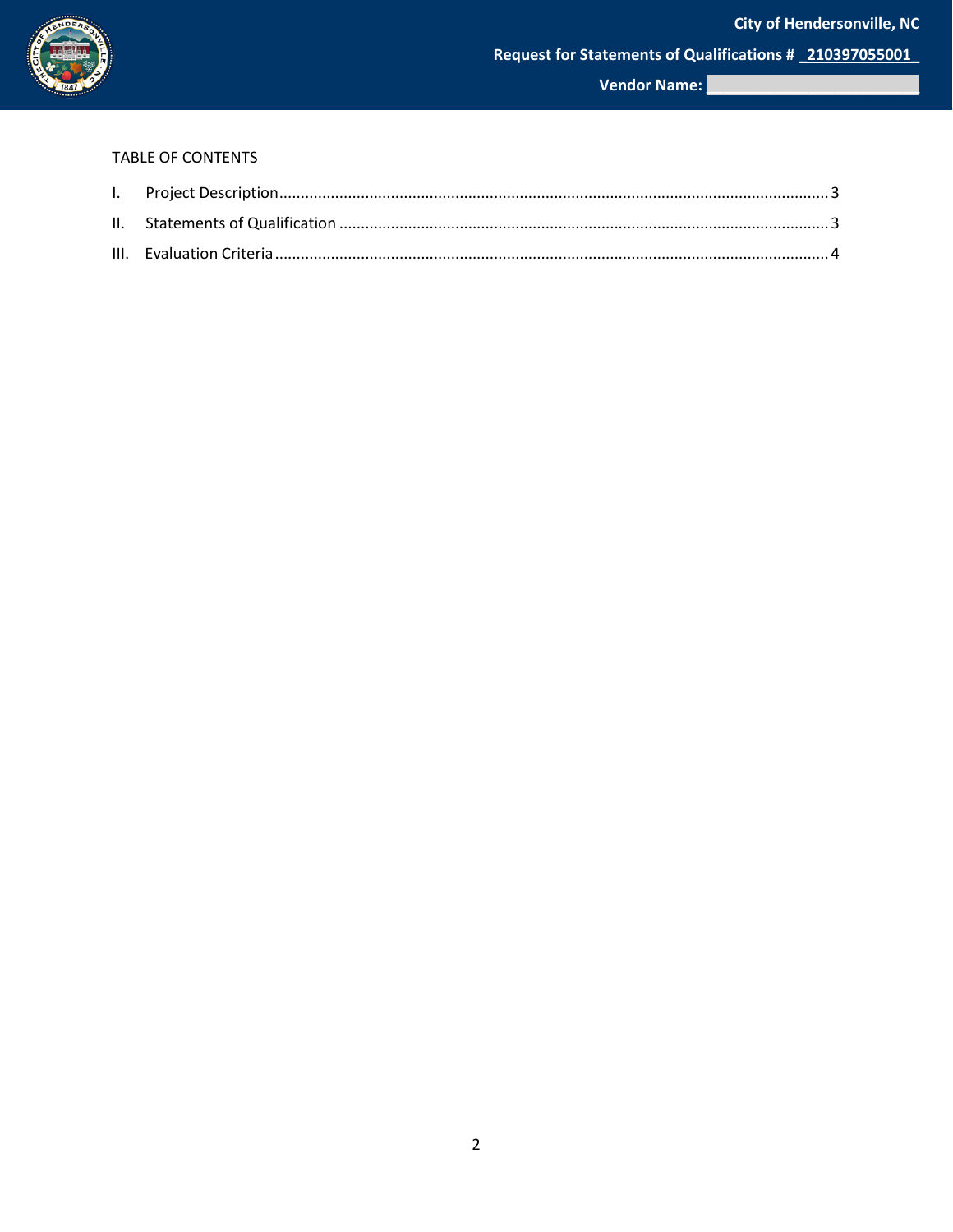

**Vendor Name: \_\_\_\_\_\_\_\_\_\_\_\_\_\_\_\_\_\_\_\_\_\_\_\_\_**

# <span id="page-2-0"></span>I. Project Description

The City intends to contract with one qualified firm to provide engineering services to update its [2017 Water Distribution System Master Plan.](https://www.hendersonvillenc.gov/sites/default/files/uploads/departments/engineering/hville_report_final-with-large-figures-updated-june-2018.pdf) The City operates a public water system with over 650 miles of distribution piping that serves a population of over 72,000 with ~32,000 water connections.

The scope of services includes, but is not limited to the following:

- Update to water demand projections within the future planning period.
- Update the City's Innovyze InfoWater hydraulic model.
- Identification and update of existing and future deficiencies in the distribution system.
- Update and prioritization of the existing water distribution system capital improvement plan.

**SPECIAL NOTE: Responding firms should be licensed to practice engineering by the North Carolina Board of Examiners for Engineers and Surveyors and have at least one staff member currently licensed as a Professional Engineer in the State of North Carolina.**

## <span id="page-2-1"></span>II. Statements of Qualification

The format of the SOQs shall be submitted per the responding firm's judgment. In general, SOQs shall be organized in a manner that will facilitate the evaluation of the responding firm and should specifically address each evaluation criteria. Additional information beyond what is listed for each criterion in the preceding section that is deemed relevant may also be submitted. **The SOQ shall be no more than 30 pages in total length.**

## **Firm Information:**

- Firm name.
- Address of principal office where work will be performed.
- Phone number, website and e-mail information.
- Name and information of the individual who will be the City's primary contact and project manager.
- Firm's current fee schedule.

### **Proposed project team qualifications:**

• A summary of the firm's proposed team to be assigned and their expected roles for the subject project.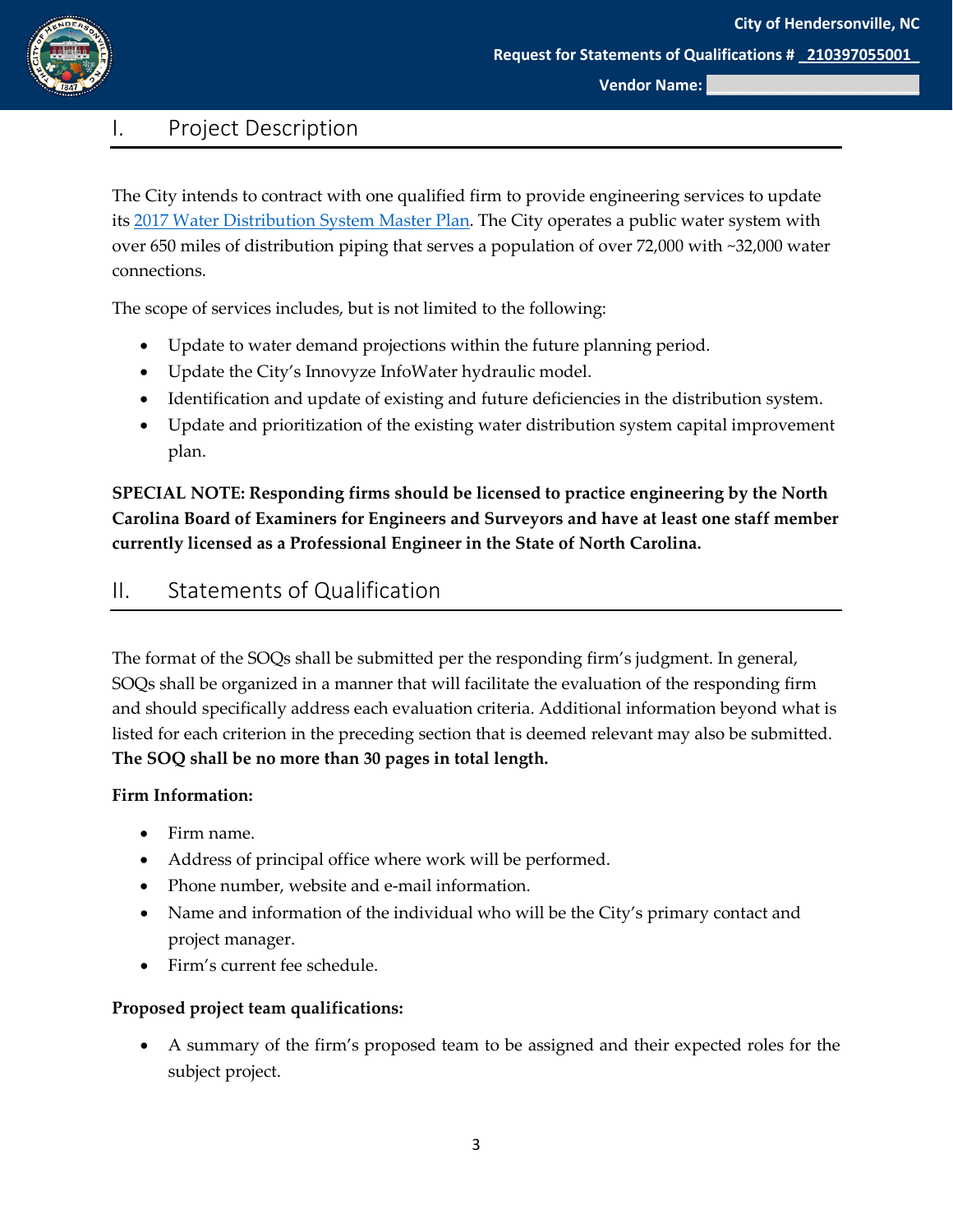

• A resume of each team member should detail relevant experience, length of service with the firm, job duties, educational and professional background.

### **Project Approach and Management:**

- Provide a detailed description of your approach and process for completing the scope. Include a response to the preliminary scope and identify key risks, challenges and concerns anticipated and any mitigation steps to achieve successful on-time delivery.
- Describe the tools and processes your firm uses to provide preliminary time and budget estimates.

#### **Similar Projects:**

- At least five projects similar to the subject project completed within the last ten years. Similar projects shall be water and/or wastewater utility planning studies/reports. At least three of the five projects shall have a hydraulic modeling component preferably related to water distribution systems.
	- o Project name and location.
	- o Nature and detailed description of the project.
	- o A link to the project report/deliverable if available on the respective Utility's website.
	- o Project start and completion dates.
	- o Project engineering fee.
	- o Project staff and their role. Personnel on the firm's proposed team must have been actively involved in the similar project(s).
	- o Owner's name, title, and current contact information (email address and phone number).

## <span id="page-3-0"></span>III. Evaluation Criteria

Primary evaluation criteria and anticipated weights the City intends to utilize to select the most qualified firm are listed below. Representatives of the City will read, review and evaluate the qualifications independently based on the evaluation criteria. Selection of the most qualified firm by the City will be final and not subject to re-evaluation by the firms submitting SOQs. The following factors will be used in the initial evaluation process:

- A. Project Team Qualifications (35 points possible):
	- Experience in providing similar services of comparable size and complexity.
	- Appropriate experience and technical qualifications of the proposed team to provide services as described herein.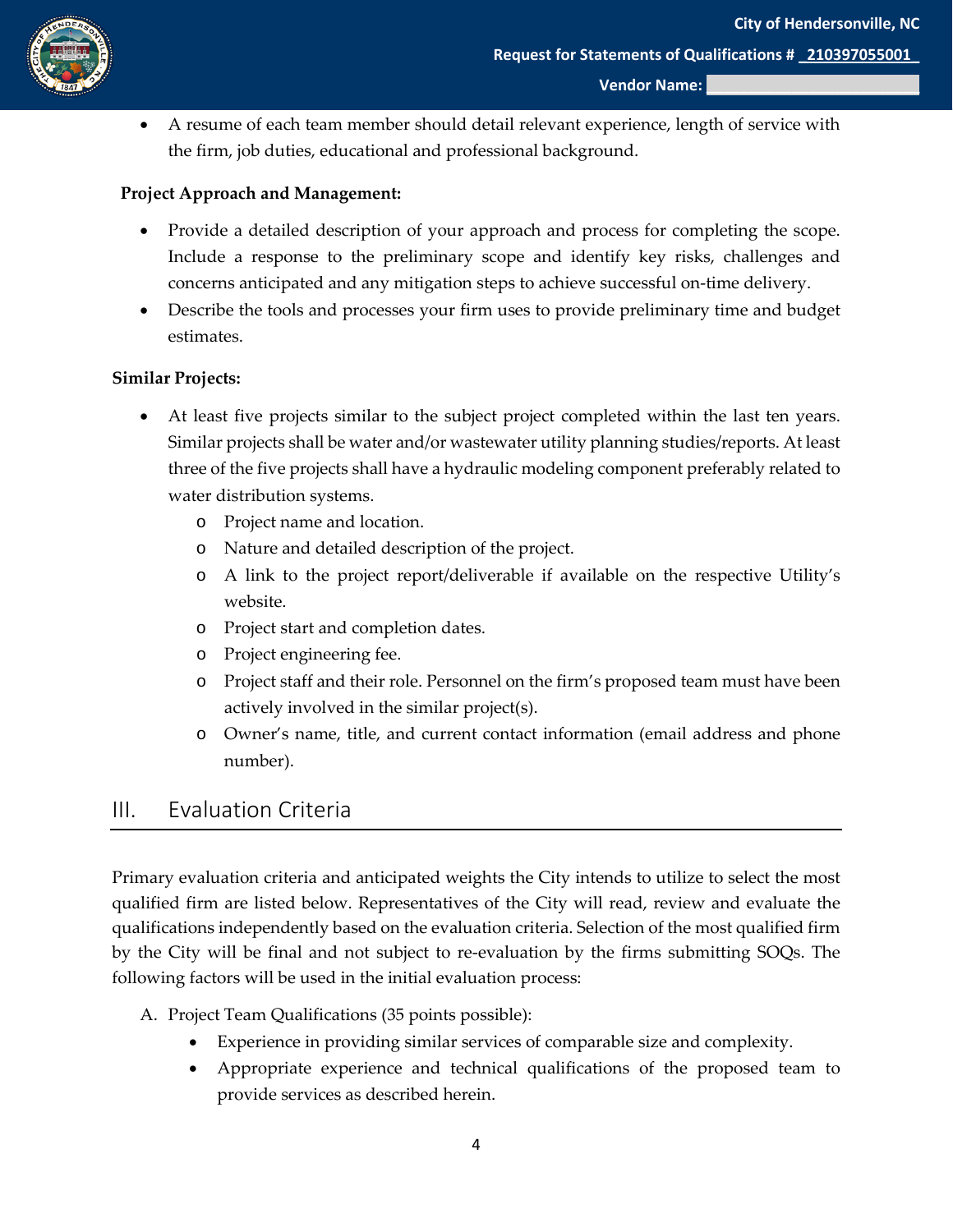

#### **Vendor Name: \_\_\_\_\_\_\_\_\_\_\_\_\_\_\_\_\_\_\_\_\_\_\_\_\_**

- Organizational structure of the proposed team defined line of communication and clearly defined roles for personnel.
- B. Project Approach and Management (15 points possible):
	- Ensure that the proper approaches are used for the project.
	- Ensure the reports/deliverables are accurate, thorough and delivered on time.
	- Adequacy of firm's technical review process.
- C. Similar Projects (40 points possible)
	- Experience of the firm and project team performing water and/or wastewater utility planning studies.
- D. Ability to provide Services in a timely manner (10 points possible).
	- Firm has the ability to provide services in a timely manner.

SOQs shall be submitted in PDF format via e-mail. Submissions must be emailed to Adam Steurer, Utilities Engineer, at [asteurer@hvlnc.gov](mailto:asteurer@hvlnc.gov) by 1:00 PM local time on July 14, 2022 SOQs received after this deadline will not be considered. PDF files must contain the signatures of company representatives who are authorized to execute documents on behalf of the firm. Questions regarding this request should be directed to Adam Steurer (email only) and will be accepted until July 7, 2022. Answers to questions will be addressed via addenda posted on the City's website.

Maintaining the integrity of the RFQ process is of paramount importance for the City. Please do not contact members of the City or their staff regarding this contract until the award is presented for approval, other than the City's designated contact person.

Firms submitting a response to this Request for Qualifications must take affirmative steps to solicit participation by Historically Underutilized Businesses, also referred to as Small and Minority and Women's Businesses, whenever they are potential sources. Efforts shall be documented and provided by the most qualified firm upon selection. These steps must include the following:

- Placing qualified small and minority businesses and women's business enterprises on solicitation lists;
- Assuring that small and minority businesses, and women's business enterprises are solicited whenever they are potential sources;
- Dividing total requirements, when economically feasible, into smaller tasks or quantities to permit maximum participation by small and minority businesses, and women's business enterprises;
- Establishing delivery schedules, where the requirement permits, which encourage participation by small and minority businesses, and women's business enterprises;